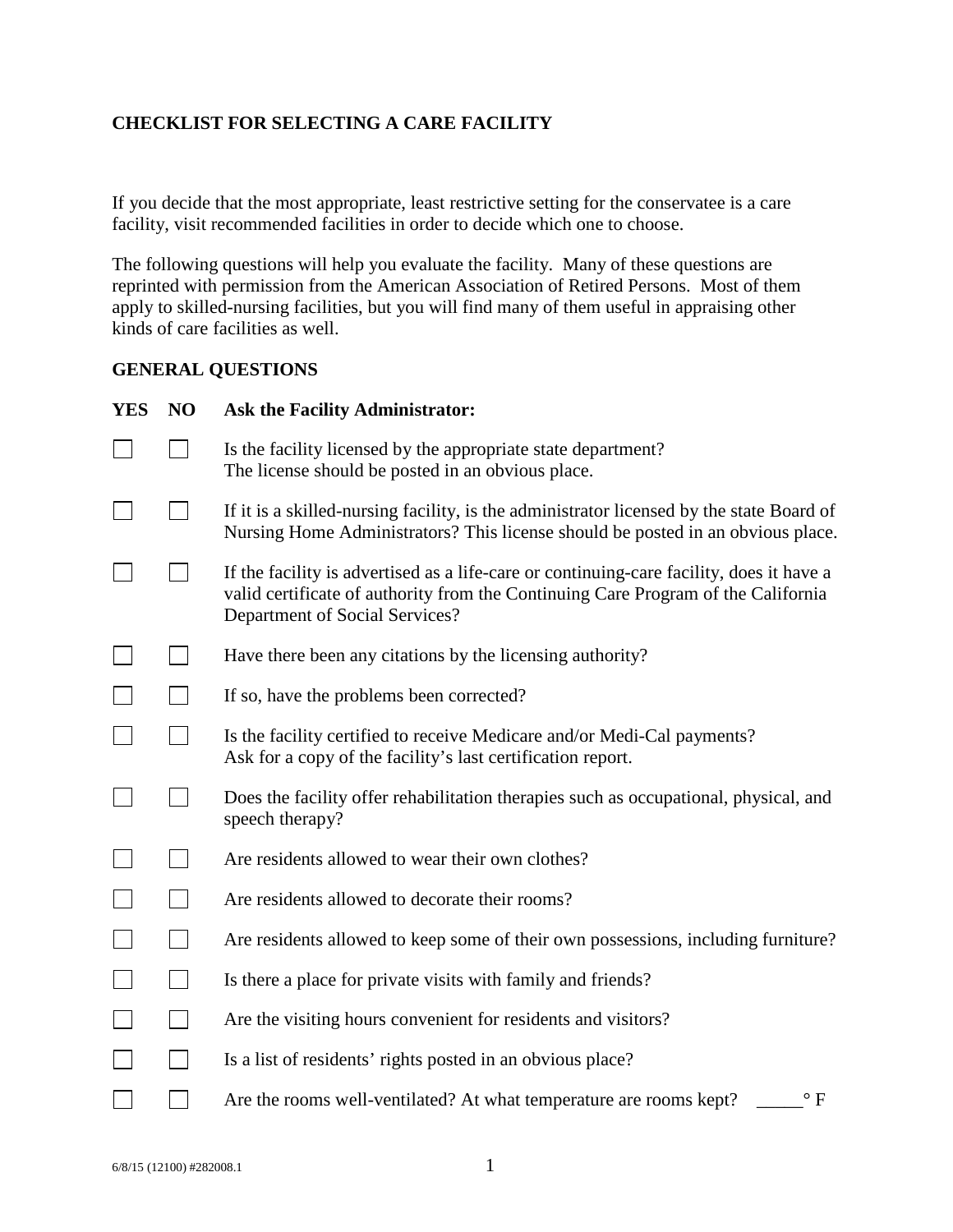|            |                | Can residents have a say in choosing roommates?                                                                                                               |  |  |  |
|------------|----------------|---------------------------------------------------------------------------------------------------------------------------------------------------------------|--|--|--|
|            |                | Are social services available to residents and their families?                                                                                                |  |  |  |
|            |                | Does the facility have recreational, cultural, intellectual, or religious activities?                                                                         |  |  |  |
|            |                | Are there group and individual activities? Ask to see a schedule of events.                                                                                   |  |  |  |
|            |                | Are activities offered for residents who are confined to their rooms?                                                                                         |  |  |  |
|            |                | Is there an activities coordinator on staff?                                                                                                                  |  |  |  |
|            |                | Are residents encouraged—but not forced—to take part in activities?                                                                                           |  |  |  |
|            |                | Do staff members assist residents in getting from their rooms to activities?                                                                                  |  |  |  |
|            |                | Are residents encouraged to participate in activities outside the facility?                                                                                   |  |  |  |
|            |                | Do residents have the opportunity to attend religious services and talk with clergy<br>in and out of the facility?                                            |  |  |  |
|            |                | Are barber and beautician services available?                                                                                                                 |  |  |  |
|            |                | Does the facility provide transportation for residents?                                                                                                       |  |  |  |
|            |                |                                                                                                                                                               |  |  |  |
| <b>YES</b> | NO             | Does each resident have:                                                                                                                                      |  |  |  |
|            |                | A reading light?                                                                                                                                              |  |  |  |
|            |                | A comfortable chair?                                                                                                                                          |  |  |  |
|            |                | A closet?                                                                                                                                                     |  |  |  |
|            |                | A chest of drawers for personal belongings?                                                                                                                   |  |  |  |
| <b>YES</b> | N <sub>O</sub> | <b>Ask Yourself:</b>                                                                                                                                          |  |  |  |
|            |                | If the facility is a locked or secured-perimeter facility, do you have the specific<br>court authorization to place the conservatee in this type of facility? |  |  |  |
|            |                | Is the facility near the conservatee's family and friends?                                                                                                    |  |  |  |
|            |                | Is the facility conveniently located on a bus route?                                                                                                          |  |  |  |
|            |                | Is the atmosphere warm, pleasant, and cheerful?                                                                                                               |  |  |  |
|            |                | Is there a sense of fellowship among the residents?                                                                                                           |  |  |  |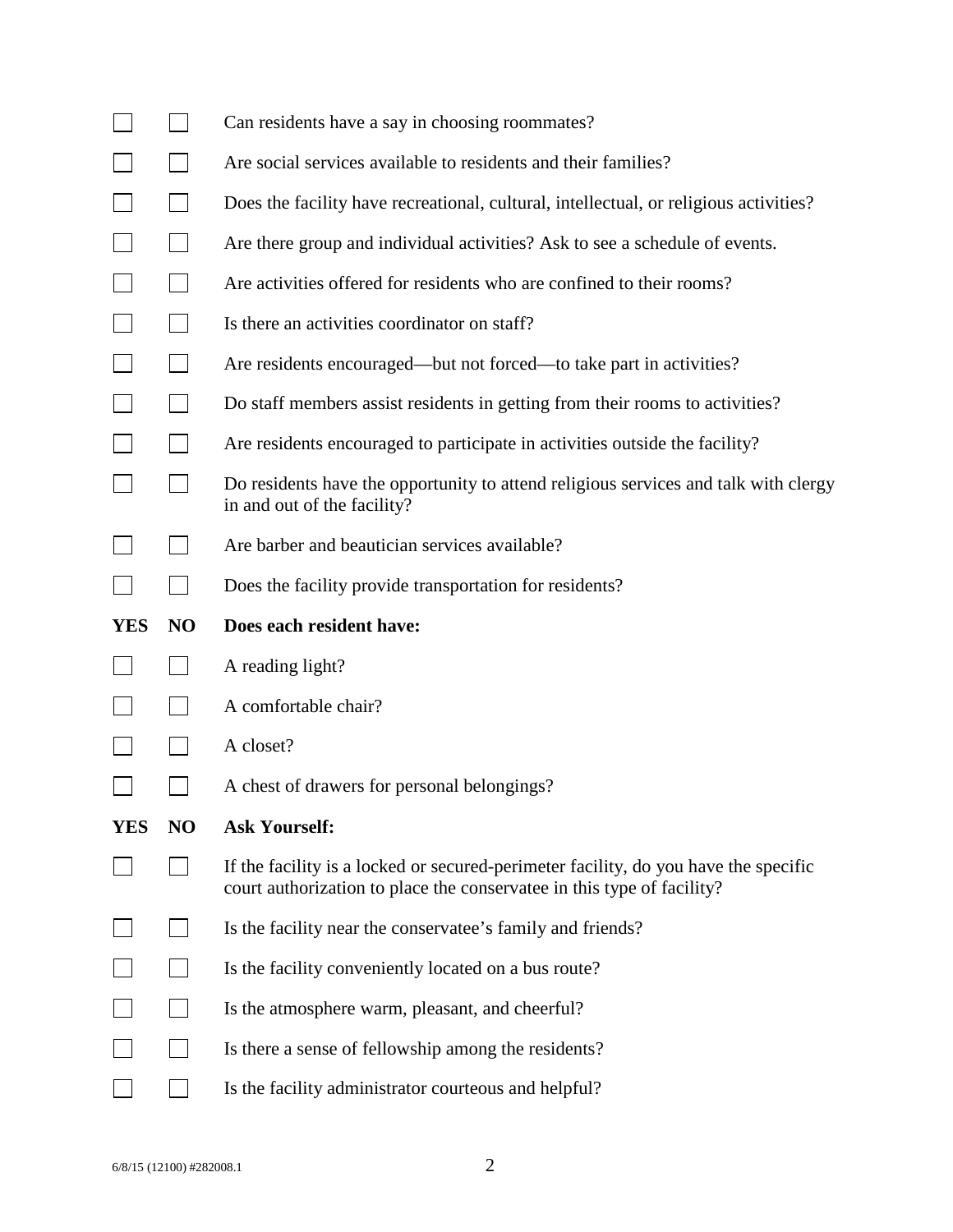|  | Are staff members cheerful, courteous, and enthusiastic?                                                                                          |
|--|---------------------------------------------------------------------------------------------------------------------------------------------------|
|  | Do staff members show residents genuine interest and affection?                                                                                   |
|  | Do staff members seem attentive to residents' needs? (If they are watching TV,<br>for example, they may not be attentive to residents.)           |
|  | Do the residents look well-cared for and content?                                                                                                 |
|  | Do staff members appear to treat residents with dignity and respect? (For<br>example, do staff members knock before they enter residents' rooms?) |
|  | Do residents, visitors, and volunteers speak favorably about the facility?                                                                        |
|  | Is the facility clean and orderly?                                                                                                                |
|  | Is the furniture attractive, comfortable, and easy for physically impaired people to<br>get into and out of?                                      |
|  | Does the temperature seem comfortable and the rooms well-ventilated?                                                                              |
|  | Is the facility reasonably free of unpleasant odors?                                                                                              |
|  | Do bathing and toilet facilities offer adequate privacy?                                                                                          |
|  | Is there a curtain or screen available to give each bed privacy?                                                                                  |
|  | Is there a public telephone for residents' use?                                                                                                   |
|  | Is fresh drinking water within reach?                                                                                                             |
|  | Is there suitable space available for recreational activities?                                                                                    |
|  | Are tools and supplies provided for recreational activities?                                                                                      |
|  | Is there a lounge where residents can talk, read, play games, watch television, or<br>just relax away from their rooms?                           |
|  | Does the facility have a yard or outdoor area where residents can get fresh air and<br>sunshine?                                                  |
|  | Are there wheelchair ramps?                                                                                                                       |
|  | Are the toilet and bathing facilities easy for physically impaired residents to use?                                                              |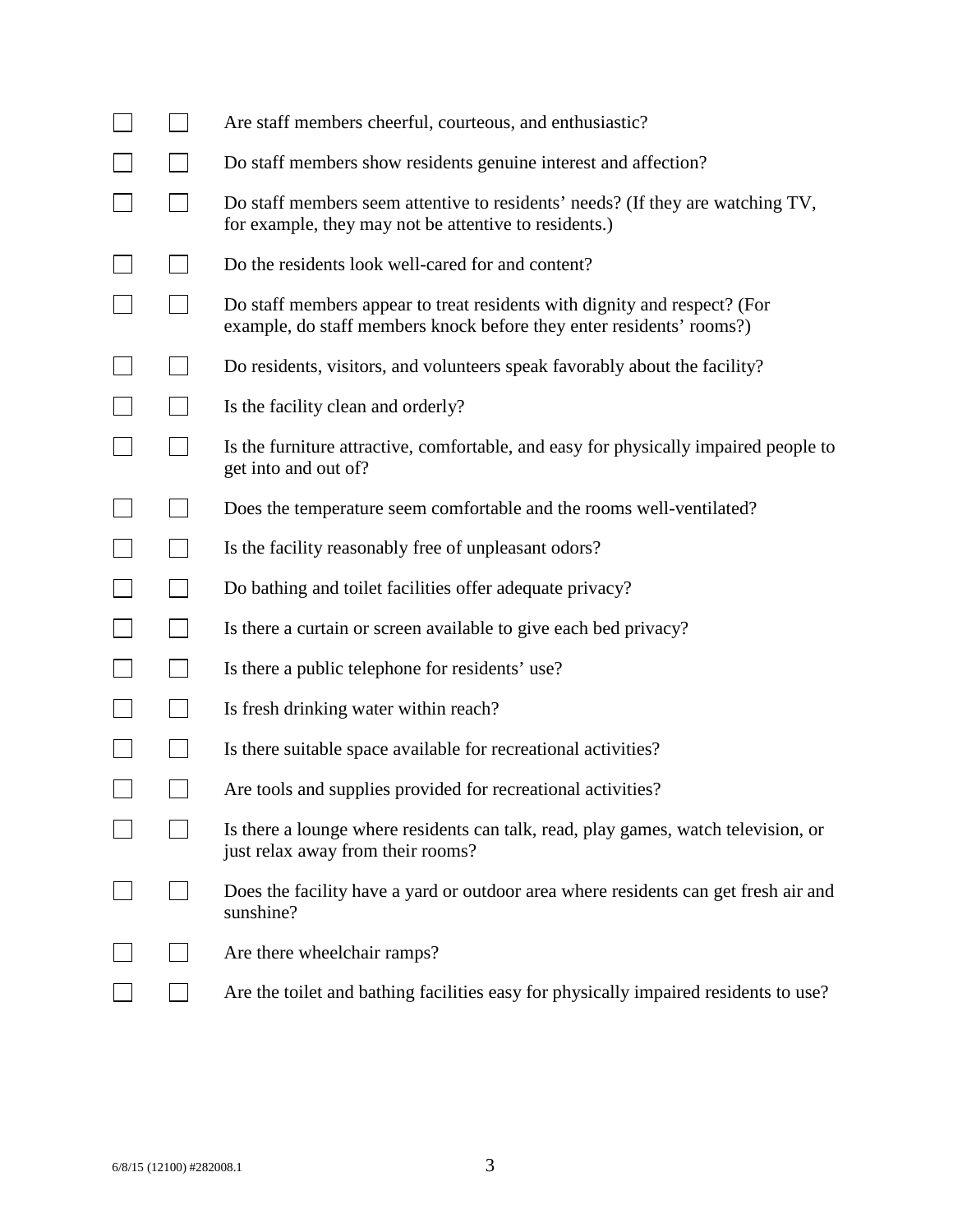# **SAFETY QUESTIONS:**

| <b>YES</b> | NO             | <b>Ask the Facility Administrator:</b>                                                                                         |  |  |
|------------|----------------|--------------------------------------------------------------------------------------------------------------------------------|--|--|
|            |                | Is there an automatic sprinkler system?                                                                                        |  |  |
|            |                | Are there portable fire extinguishers?                                                                                         |  |  |
|            |                | Is there automatic emergency lighting?                                                                                         |  |  |
|            |                | Are the smoke detectors, automatic sprinkler system, and automatic emergency<br>lighting in good working order?                |  |  |
|            |                | Are there fire drills for staff and residents?                                                                                 |  |  |
|            |                | Is there a smoking policy for staff, residents, and visitors? What is it?                                                      |  |  |
|            |                | Are there nurse call buttons and emergency call buttons:                                                                       |  |  |
|            |                | At each resident's bed?                                                                                                        |  |  |
|            |                | At each toilet?                                                                                                                |  |  |
|            |                | At each bathing facility?                                                                                                      |  |  |
|            |                |                                                                                                                                |  |  |
| <b>YES</b> | N <sub>O</sub> | <b>Ask Yourself:</b>                                                                                                           |  |  |
|            |                | Are smoking policy rules observed?                                                                                             |  |  |
|            |                | Is the facility free of obvious risks, such as obstacles, hazards, and unsteady<br>chairs?                                     |  |  |
|            |                | Are there hand rails or grab bars in toilet and bathing facilities and on both sides<br>of hallways? Ask to see the bathrooms. |  |  |
|            |                | Do bathtubs and showers have nonslip surfaces?                                                                                 |  |  |
|            |                | Do all rooms open onto a hallway?                                                                                              |  |  |
|            |                | Are exits clearly marked and exit signs illuminated?                                                                           |  |  |
|            |                | Are exit doors unobstructed and can they be unlocked from inside?                                                              |  |  |
|            |                | Are doors to stairways kept closed?                                                                                            |  |  |
|            |                | Is the facility well-lighted?                                                                                                  |  |  |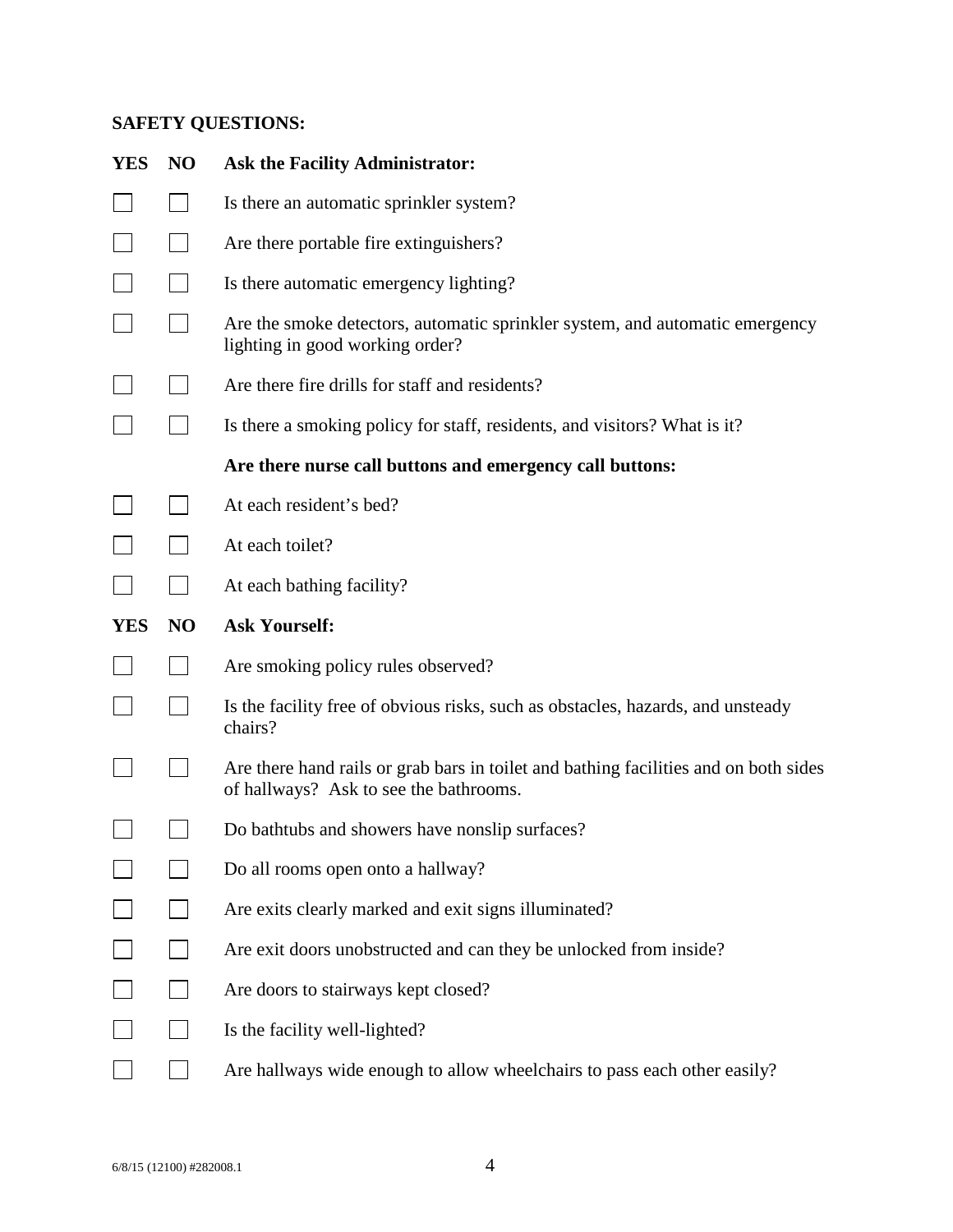| Is an emergency evacuation plan posted in a prominent place? |  |  |  |
|--------------------------------------------------------------|--|--|--|
|                                                              |  |  |  |

# **HEALTH SERVICE QUESTIONS**

 $\Box$ 

| <b>YES</b> | NO | <b>Ask the Facility Administrator:</b>                                                                                                                                                                      |  |  |  |
|------------|----|-------------------------------------------------------------------------------------------------------------------------------------------------------------------------------------------------------------|--|--|--|
|            |    | In case of medical emergencies, is a doctor available at all times, either on staff or<br>on call? Ask for the names of doctors on staff or on call.                                                        |  |  |  |
|            |    | Does the facility allow residents to be treated by doctors of their own choosing?                                                                                                                           |  |  |  |
|            |    | Are residents involved in planning their own care?                                                                                                                                                          |  |  |  |
|            |    | Is confidentiality of medical records assured?                                                                                                                                                              |  |  |  |
|            |    | Has the facility made arrangements with a nearby hospital for quick transfer in an<br>emergency?                                                                                                            |  |  |  |
|            |    | Is emergency transportation available?                                                                                                                                                                      |  |  |  |
|            |    | Does the facility have an arrangement with a dentist to provide residents with<br>dental care on a routine basis or on an as-needed basis? Ask for the names of<br>dentists who provide care for residents. |  |  |  |
|            |    | Are pharmaceutical services supervised by a pharmacist? Ask for the<br>pharmacist's name.                                                                                                                   |  |  |  |
|            |    | Does a pharmacist maintain and monitor a record of each resident's drug therapy?                                                                                                                            |  |  |  |
|            |    | Are residents allowed to choose their own pharmacy?                                                                                                                                                         |  |  |  |
|            |    | Has a separate, secure room been set aside for storing and preparing drugs?                                                                                                                                 |  |  |  |
|            |    | Is there at least one registered nurse (RN) or licensed vocational nurse (LVN) on<br>duty day and night?                                                                                                    |  |  |  |
|            |    | Is an RN on duty during the day, seven days a week?                                                                                                                                                         |  |  |  |
|            |    | Does an RN serve as director of nursing services?                                                                                                                                                           |  |  |  |
|            |    | If the conservatee requires special services such as physical therapy or a special<br>diet, can the facility provide them?                                                                                  |  |  |  |
|            |    | Is the conservatee's doctor willing to visit the facility?                                                                                                                                                  |  |  |  |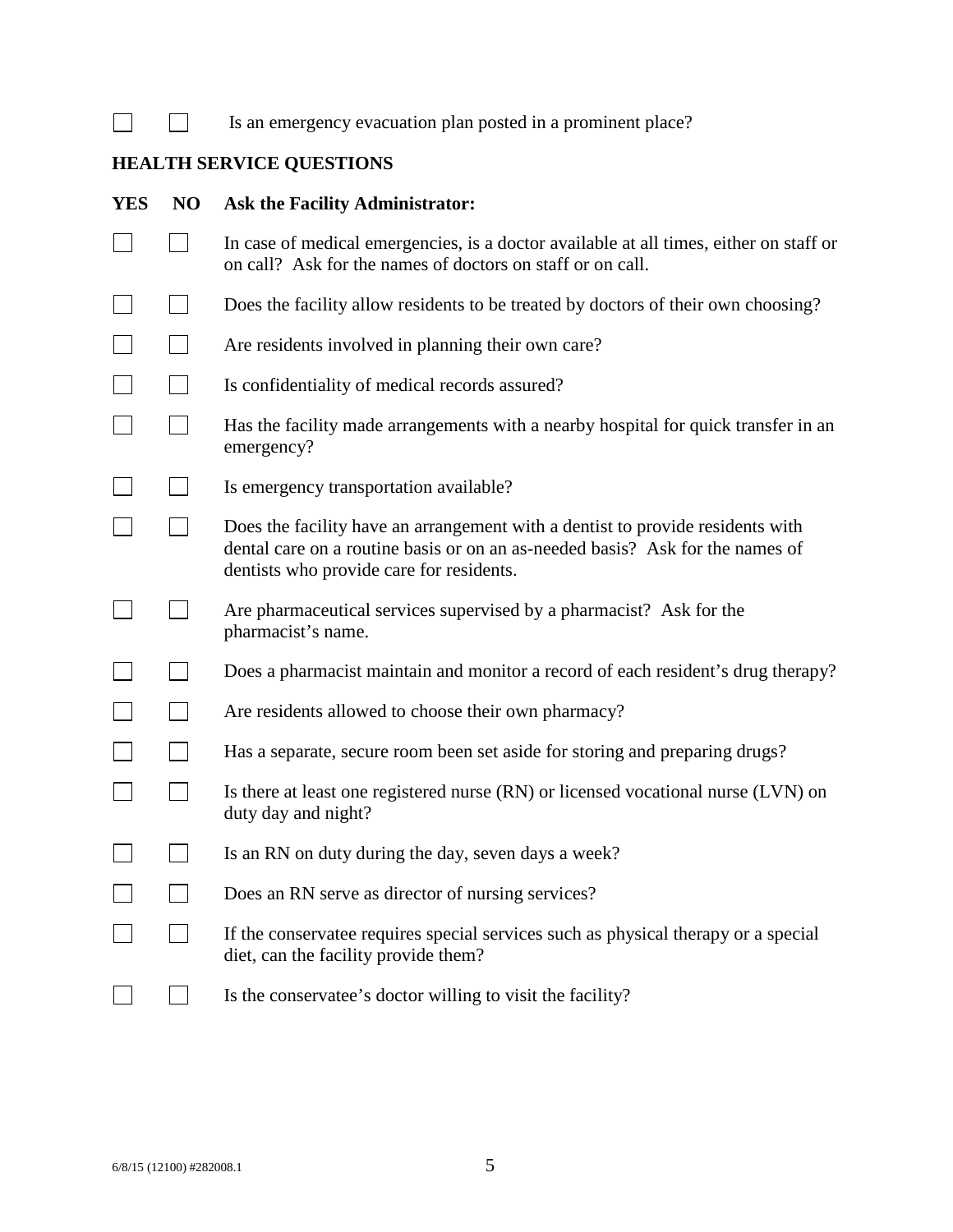# **MEAL QUESTIONS**

| <b>YES</b> | N <sub>O</sub> | <b>Ask the Facility Administrator:</b>                                                                       |  |  |
|------------|----------------|--------------------------------------------------------------------------------------------------------------|--|--|
|            |                | Are at least three meals served each day?                                                                    |  |  |
|            |                | Are meals served at normal hours, with plenty of time for leisurely eating? Ask to<br>see the meal schedule. |  |  |
|            |                | Are more than 14 hours scheduled between the evening meal and the next day's<br>breakfast?                   |  |  |
|            |                | May I visit the dining room during mealtime?                                                                 |  |  |
|            |                | Are nutritious between-meal and bedtime snacks available?                                                    |  |  |
|            |                |                                                                                                              |  |  |
|            |                | Are special meals prepared for patients on therapeutic diets?                                                |  |  |
|            |                | Can visitors join residents at mealtime?                                                                     |  |  |
|            |                | Is there a charge for visitors' meals?                                                                       |  |  |
|            |                | Ask to sample a meal. Does the meal that is served match the posted menu?                                    |  |  |
|            |                | Are residents given enough food?                                                                             |  |  |
|            |                | Do the meals look appetizing?                                                                                |  |  |
|            |                | Does the food taste good?                                                                                    |  |  |
|            |                | Is food served at the proper temperature?                                                                    |  |  |
|            |                | Is the dining area attractive and comfortable?                                                               |  |  |
|            |                | Do residents who need help eating receive it, either in the dining room or in their<br>own rooms?            |  |  |
|            |                | Is the kitchen clean and reasonably tidy?                                                                    |  |  |
|            |                | Is food that should be refrigerated left standing out on counters?                                           |  |  |
|            |                | Is waste properly disposed of?                                                                               |  |  |
|            |                | Does the kitchen staff follow good standards of food handling?                                               |  |  |